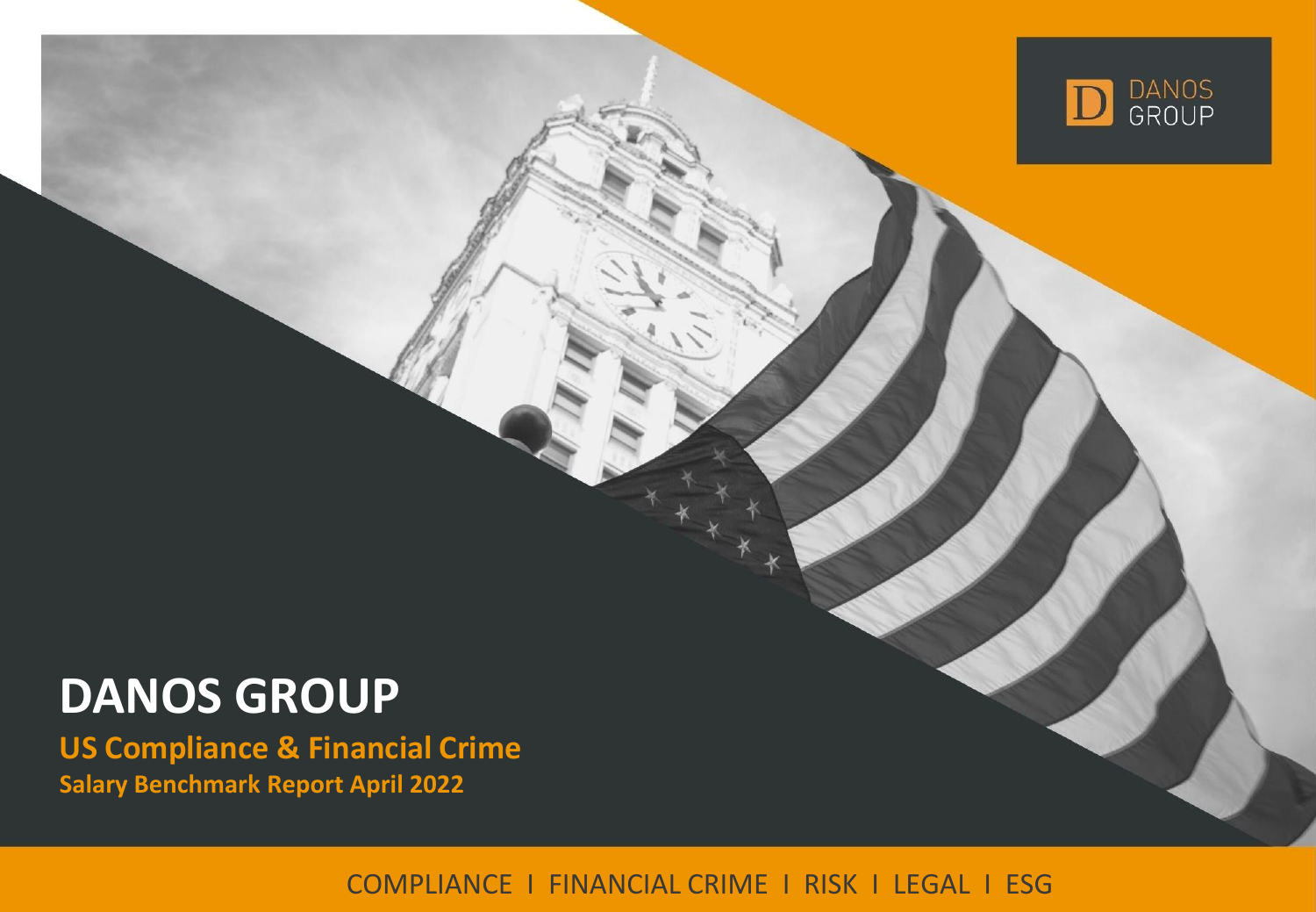# **Average Compensation Benchmarking - US Compliance & Financial Crime Roles**

### **FinTech**

| <b>Years Of Experience</b> | <b>Base Salary</b>     | <b>Bonus</b> |
|----------------------------|------------------------|--------------|
| $0 - 2$                    | \$85,000 to \$110,000  | Up to 20%    |
| $3 - 5$                    | \$110,000 to \$130,000 | 20% to 30%   |
| $6 - 8$                    | \$130,000 to \$140,000 | $30% +$      |
| 9+                         | $$140,000+$            | $30% +$      |

## **Sell Side Compliance**

| <b>Years Of Experience</b> | <b>Base Salary</b>     | <b>Bonus</b> |
|----------------------------|------------------------|--------------|
| $0 - 2$                    | \$75,000 to \$90,000   | Up to 20%    |
| $3 - 5$                    | \$90,000 to \$120,000  | 20% to 30%   |
| $6 - 8$                    | \$120,000 to \$160,000 | $30% +$      |
| 9 +                        | $$160,000 +$           | $30% +$      |

## **Buy Side Compliance**

| <b>Years Of Experience</b> | <b>Base Salary</b>     | <b>Bonus</b> |
|----------------------------|------------------------|--------------|
| $0 - 2$                    | \$75,000 to \$100,000  | Up to 20%    |
| $3 - 5$                    | \$100,000 to \$150,000 | 20% to 40%   |
| $6 - 8$                    | \$150,000 to \$200,000 | $35% +$      |
|                            | $$190,000+$            | $40% +$      |

## **Financial Crimes Compliance**

| <b>Years Of Experience</b> | <b>Base Salary</b>     | <b>Bonus</b> |
|----------------------------|------------------------|--------------|
| $0 - 2$                    | \$70,000 to \$90,000   | Up to $15%$  |
| $3 - 5$                    | \$90,000 to \$130,000  | 15% to 20%   |
| 6 - 8                      | \$130,000 to \$160,000 | $20% +$      |
|                            | $$160,000 +$           | $20% +$      |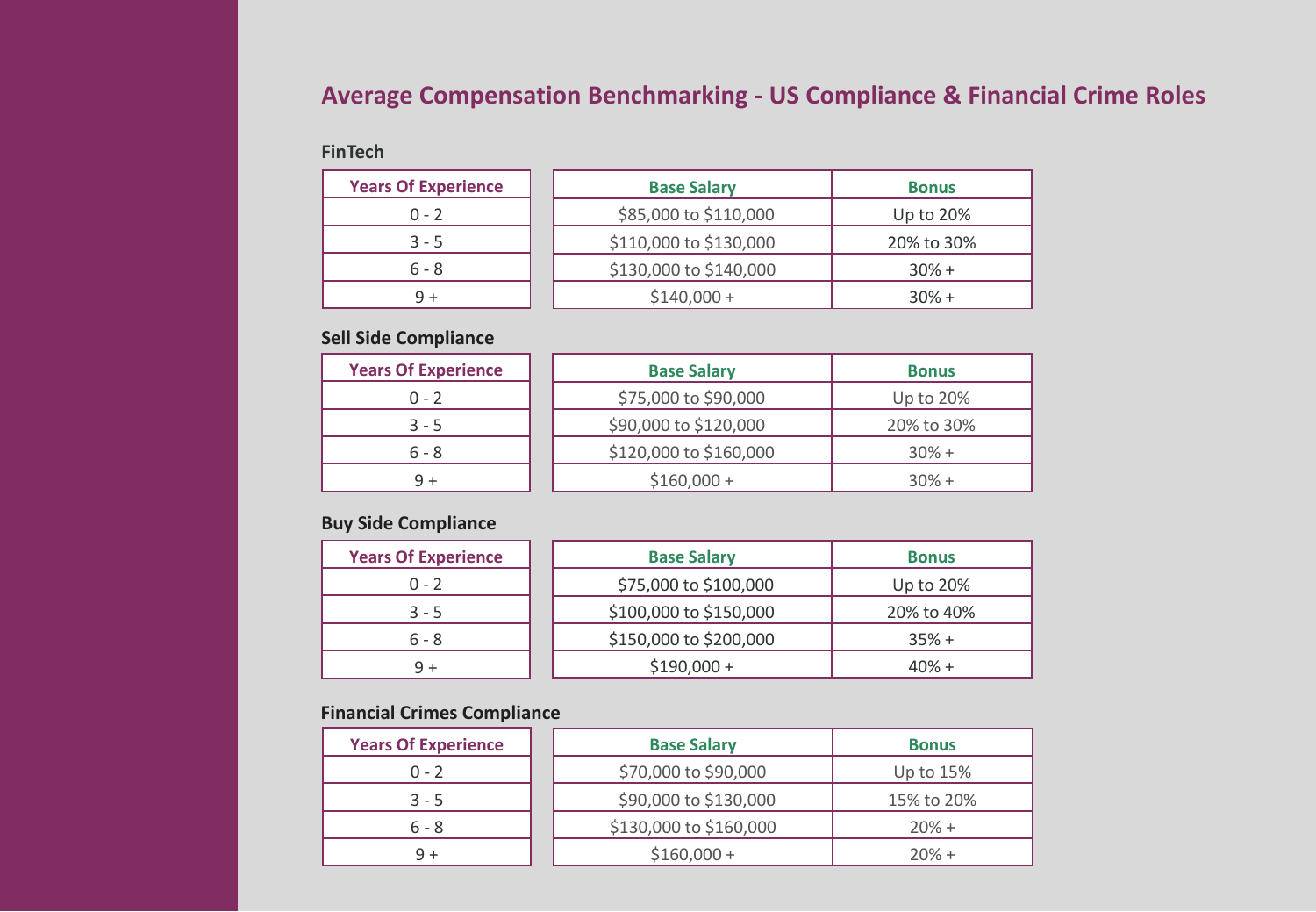# **Trends Influencing Hiring & Compensation**

#### **ACTIVE & COMPETITIVE MARKET**

US Compliance hiring boomed in the second half of 2021, and high levels of hiring activity have continued through Q1 of 2022. This extremely active hiring market has seen unprecedented competition for talent in Compliance and many firms have struggled to find or ultimately land the talent they need.

As competition for strong candidates is intense - particularly for candidates at junior and mid-levels - the market has been driving a general inflation of compensation packages being offered to attract talent. However, this is now starting to recalibrate as the 2022 "Comp Season" and subsequent attrition play out, with some firms even considering delaying hiring, rather than paying over market rate for hires during a competitive period.

Many firms are working creatively when compiling offer packages to include attractive components outside of traditional base plus bonus cash compensation. The most competitive firms who are successfully landing great talent are making fair market rate cash offers, plus additional components to their offers, such as firm equity, lifestyle flexibility, promotion pathways, learning opportunities, etc.

With so many job opportunities available to candidates right now, things like firm culture, buy-in with team and hiring managers, and the other softer elements of a job opportunity have increasingly become the main driver for most candidates when accepting a new job offer.

#### **GROWTH SECTORS**

Financial Services Compliance hiring is active across the board, but we are seeing particular demand for strong buy side talent and those with experience in the general FinTech space. Financial Crimes Compliance is also seeing a surge of activity with demand for strong talent across sectors.

Another common trend across the US is compliance personnel wanting to move into a more "developing" or emerging part of the market, away from traditional banking and finance. Most popular requests seem to be firms that focus on ESG or those within FinTech.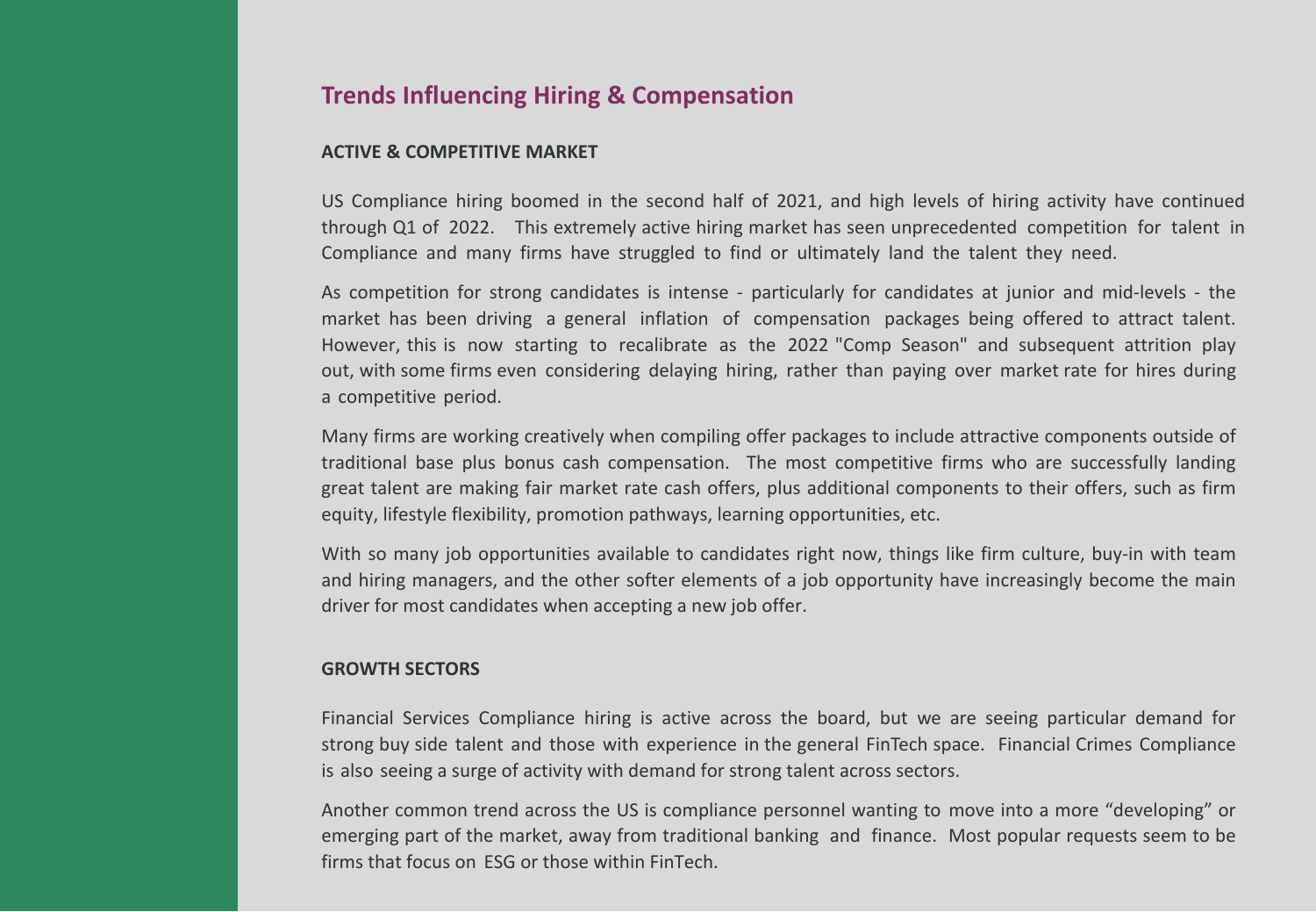# **Trends Influencing Hiring & Compensation**

#### **WORKING FROM HOME & RETURNING TO THE OFFICE**

"Return to the office" remains a prominent discussion point, particularly post-Omicron, and features as part of all interview processes. Many firms are seeing the value in flexible working arrangements and are planning to retain them at least for the short to medium term. The key word there is "flexible" though, with most firms pushing to get employees back to the office for at least some of the time, hence diminishing 100% remote arrangements.

There are certain sectors that have embraced 100% remote working and see it as a long-term solution - mainly FinTech.

From a workforce perspective, the attitude towards "return to the office" seems to be split. Some people want to be back in a collaborative office environment, while others are eager to remain working remotely, and not to return at to big city office working situations.

How the industry navigates "return to the office" will continue to play out over the coming months but our guess is that most firms will retain some form of flexible working arrangement for employees, but 100% work from home arrangements will diminish over time.

#### **THOUGHTS ON REMOTE & FLEXIBLE WORKING**

As a general rule, it seems that senior candidates prefer to return to the office, at least on a flexible basis, and mid/junior levels are pushing more for remote working. This might be because most firms brought back senior leaders first so they see the value of being in the office at least some of the time. Whereas those who are still working remotely might not be cognizant of the level of "return to the office" that is actually happening, and also not see the career benefits of face time with colleagues and managers.

Although traditional firms are pushing for a return to the office, the firms that are planning a permanent 100% work from home arrangement clearly offer up opportunities to people in any location across the US, rather than just those in the major business hubs, and maybe diversify their workforce.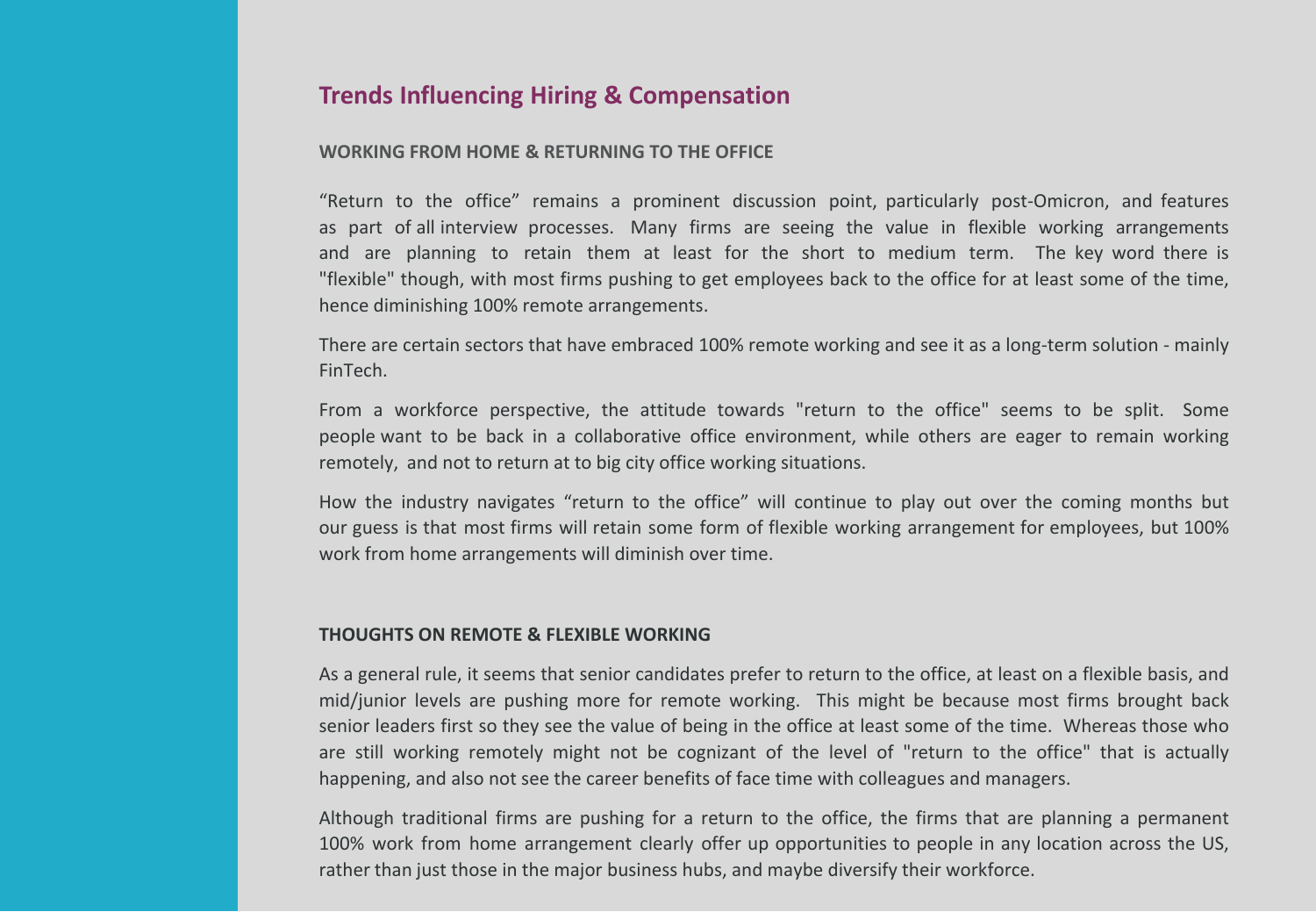# **DANOS GROUP I COMPLIANCE & FINANCIAL CRIME**

**Danos Associates** is a leading specialist executive search firm providing a personalised, discreet recruitment and selection service to an elite client base across the global market. With an unparalleled talent network, we provide experienced, top quality professionals within Compliance, Financial Crime, Risk, Legal, and ESG sectors throughout the Americas, EMEA, and APAC.

Our network and deep understanding of the Americas market perfectly positions us to efficiently source the best individuals for your organisation.

We pride ourselves on being able to match talent not just to the requirements of the role, but also to the style of the organisation.

### **Our Offering:**

- **Retained Search**
- **Contingency Recruitment**

Over the past decade, our search consultants have developed a comprehensive network of candidates and clients across the Americas and the globe, built through both delivery on mandates and nurturing of relationships.

With an office located in New York, we service both the local market and major US Financial Services business hubs, including New York, Boston, Chicago, San Francisco, and Los Angeles. We have a track record of delivering the best candidates to our clients.

**If you are looking to hire in US Compliance & Financial Crime, or would like to discuss the market, please feel free to reach out to the US Danos Associates team:**

**Grant Potter I Partner, Head of Americas** Tel: +(1) 212 600 4827 **I** Email: gpotter@danosassociates.com

**Jared Weber I Senior Associate** Tel: +(1) 212 600 4834 **I** Email: jweber@danosassociates.com

**Jolene Lally I Associate** Tel: +(1) 212 600 4903 **I** Email: jlally@danosassociates.com